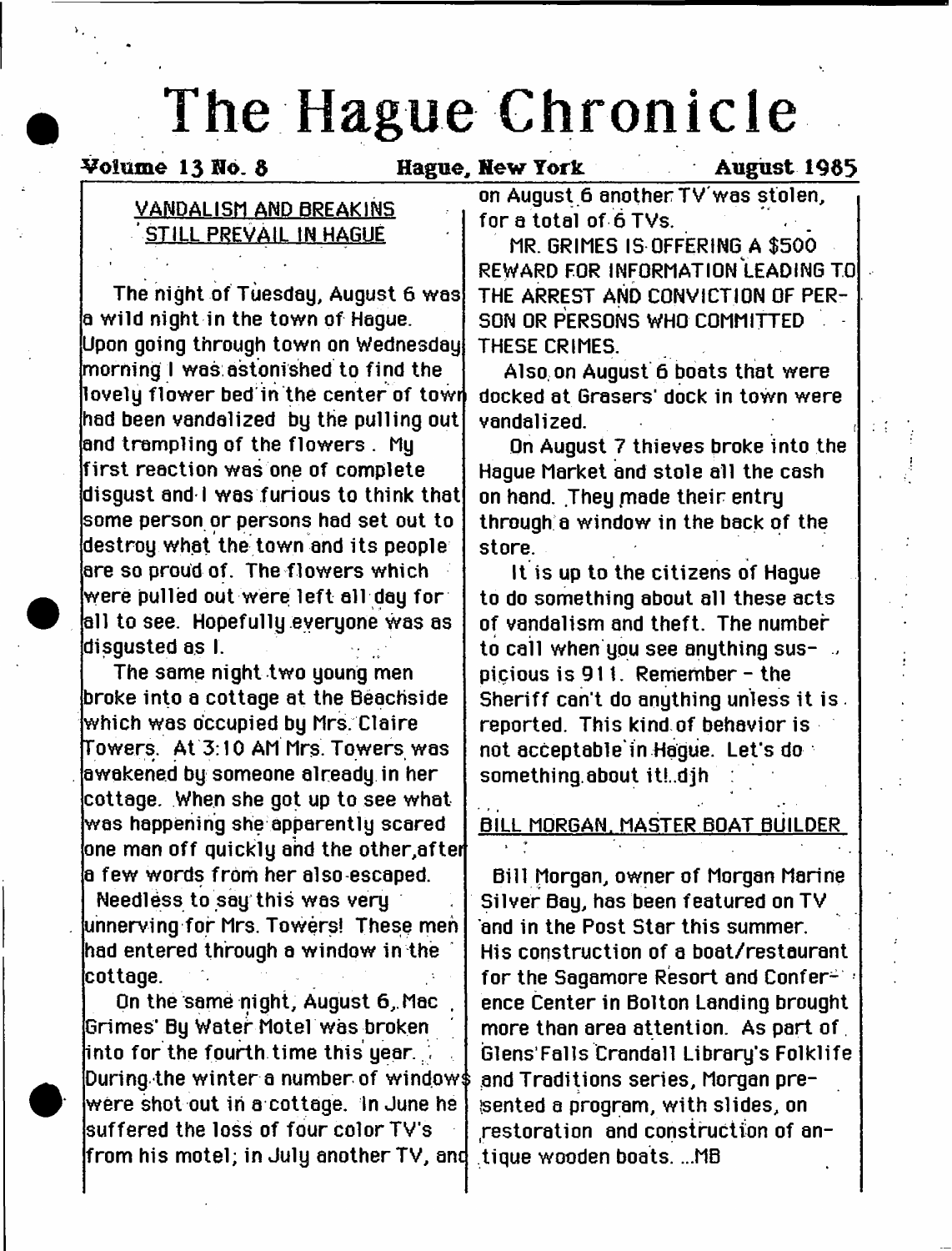# **REPUBLICAN PRIMARIES / ; SEPTEMBER 10**

**The polls for the Republican Primaries located in the Town Hall, will be open from 12 noon until 9 Pli on Tuesday, September 10. All registered Repub- ' llcans are urged to yote.^**

**The voting machnine w ill be open on September 5 and September 6 from 1 PM to 3 PM for the voters of the town of Hague for inspection or instruction in \* the use thereof .....custodian of Voting**

**\* ' Machine ^**

The following men will face opposi**tlon in the Primaries. They have sub^ mltted the following resumes.**

**HON. HARVEY E. YAW1 FOR TOWN JUSTICE FOUR YEARS**

I present my qualifications as a Town Justice to the Voters of Hague, New York,

I was born in Hague, and have been a resident here all my life, except for the eight years I lived and worked in Bennington, Vt:

I was educated in the Hague Schools.

 $\mathbf{E}^{(1)}_{\mathbf{A}}$  ,  $\mathbf{E}^{(2)}_{\mathbf{A}}$  ,  $\mathbf{E}^{(3)}_{\mathbf{A}}$ 

I have been a Republican ever since I was twentypne years old, and Have Never Changed.  $^{\mathrm{!}}$  :

I have been your Town Justice for over eleven years.

I belong to the Warren County,Magistrates Assoc, and was elected to the Office of President for two years. : :  $\mathbb{P}^1$  ,  $\mathbb{P}^1$  ,  $\mathbb{P}^1$  ,  $\mathbb{P}^1$  ,  $\mathbb{P}^1$  ,  $\mathbb{P}^1$  ,  $\mathbb{P}^1$  ,  $\mathbb{P}^1$ 

I also belong to the New York State Magistrates Assoc. '

I have been to Justice School every year to stay abreast of neW laws.

I have been certified by New York State Every Four Years.

# **KEN N. YAW-TOWN JUSTICE FOUR YEARS ...**

I was born and raised in Hague. Attended Hague schools. Entered the Army prior to WW II serving 5 years. Saw combat thru $\frac{4}{3}$ out Europe. Upon returning home **I** joinedl the Army National Guard as a full time administrator and first sergeant. Held this position for 5 years. During this'period I attended several military schools including Military Justice and Administration. I was awarded the Meritorious Service Medal for outstanding achievements'and devotion to my position:  $\mathbb{R}^{n}$  ,  $\mathbb{R}^{n}$  and  $\mathbb{R}^{n}$  is the i

I feel that I am.fully capable of serving the people of Hague as Town Justice. Would | appreciate your support.

# WILLIAM D. FOSTER - FOR ASSESSOR **FOUR YEARS:**

 $\sim$   $\gamma$   $\gamma$   $\gamma$  . . .  $\gamma$  ,  $\gamma$ 

**I** have been a summer resident of Hague for  $24$  years and have been a full-time resident si nee 1977 . **I** was elected to a two- year term as assessor in 1979 and a  $4$ -year, term in 1981, as well as being appointed Zoning Administrator the same year. **I** am a member of the Church of the Cross and former presi dent of Grace Memorial Chapel, Sabbath Day Point.  $\mathcal{L}_{\mathbf{r}}$ 

. I am greatly concerned that there is complete equity in the appraisals arrived at in the re-evaluation of ell property in the town of Hague in the new appraisals now-in process.

**GEORGE SHOEMAKER - ASSESSOR \ ' FOUR YEARS**

I have resided in Hague since 1970. I have had oyer 30 years on building construction and served six years on the'Board of Assess ment Review. I recently attended the New Yori 1 State Division of Equalization'and Assessment Bureeau school on assessment. I am interested in local affairs; a member of the Hague. Fire Dept., a Marine Corps veteran World War II, a member of the Masonic Shrine and Hague Fish and Game Club. I am retired and  $with$  be available to anyone who inquires about their taxes if I am elected. I will coo ate with the other two assessors.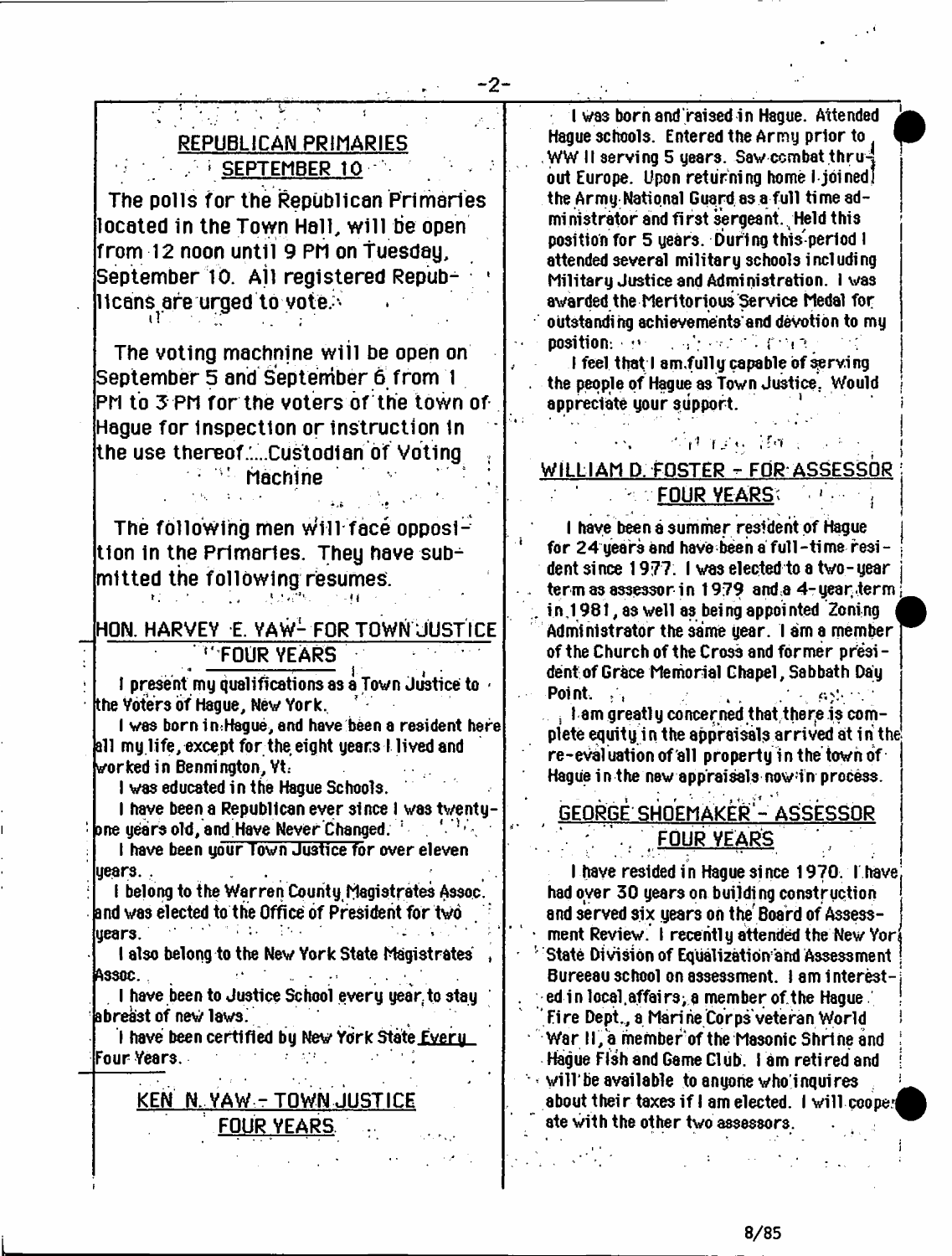#### - 3-

## **NOTICE OF PUBLIC HEARING**

1

**Please take notice that the Planning - Board of the Town of Hague w ill hold a public hearing onThursday, September 5, 1985 at 7:00 PM.**

**The hearing to be held at the Town Hall, Route 8, Hague, NV to consider the question of granting a use permit, to convert the vacant Weiss property located on the west side of Decker Hill Road, and shown on the Town of Hague Tax map as Section 20, Block 1, Lots \*3 2 , 33.1 and 33.2jConsisting of approximately 100 acres to create a recreational use, namely The Survival Game.**

**The hearing shall be a part of the regular Planning Board meeting.**

## PLANNING BOARD MEETING 8/1/85

**Two requests for variances were presented to the Board for recommendations to the Zoning Board of Appeals. Each was for a deck that did not meet the set-back requirements of our ordinance. The properties in question^are the Ticknor's, north of Indian Kettles and the Sinkways on the east side of Silver Bay Rd. A public hearing w ill be held on the above by the . Zoning Board of Appeals on August 22 at\* 7:30 PM.**

**Mr. Weiss; owner of lands west side of Decker Hill Rd. has requested permission to have the land used for a commercial venture, namely; adult hide and seek. Over 100 acres are involved. On site inspection to be made and public hearing Sept. 5 at 7 PM**

\* \* \* \* \* \* \* \* \* \* \* \* \* \* -\* \* \* \* \* \* •\* \* \* \* \* \*

**u Hope is knowing that kites, like people, were made to be lifted up." ...Dorothy Chadwick**

 $\mathcal{L} = \{ \mathcal{L}_1, \mathcal{L}_2, \ldots, \mathcal{L}_n \}$  , and

## **WILLV C'S JULV/AUG WEATHER NOTES**

Well at this time of the year most of our readers have recently been, or are currently now residing 1n the area, so you are all fully aware that we continue, fortunately as always, to have . weather,, You also have been able to make your , own judgment as to whether the weather has been, or is, pleasing to your own personal tastes. From the vacationers' point of view, things have been great. Temperatures in July at night were in the 50's and 60's; during the day, the 8Q's and a few 90 S. ' ' 'Vin ' 'Vin ' 'Yin ' 'Yin ' 'Yin ' 'Yin ' 'Yin ' 'Yin ' 'Yin ' 'Yin ' 'Yin ' 'Yin ' 'Yin ' 'Yin ' 'Y

On the 31 st of July we had a liigh of onl y 66 degrees with a 20 mph wind from the north.'That was a bit nippy.' Total rainfall in July was 2.35 inches, 1.25.inches below May's rainfall. Top wind gustrin July was  $23$  mph.  $\blacksquare$ 

. August temperatures are remaining the same. As we go to press we seem to be in for a short spar of hot humid weather. The low oon the 14th was 71 degrees, the high for the 15th projected in the 8 0 's with plenty of humidity. Water temperature at the the 2 ft. level is 74 degrees, up 1 degree from last month and probably as warm as it will get, so enjoy a swim.

Since the beginning of July through August 14 we have lost one hour and 20 mi nutes of daylight, which, means things will be cooling down soon ... enough. Earlier, I said from the vacationers' point of view the weather has been great;,from the farmer's viewpoint, not so great. August rainfall through the 14th has only been .80 of an inch. The farmers need rain and because they need 1t, so do we. I know you would prefer the rain to fall after midnight and by dawn the morning mist to disappear as in Camelot, but alas; that may not be the case. Enjoy it whenever it comes....Wi11y C

## **HAGUE FIRE DEPARTMENT**

**During the month of July there wen 15 runs for a total of 652 miles and 121 man hours. There.were 28 fires during this ppriod. ,**

**There w ill be a food and rummage sale on September 19, 20, and 21 from 9 AM to 2 PM. Leave items at Firehouse on the 16, 17, & 18 from 9AM to 12.. Call Ida May 5433-6029 for pickup. NEXT MEETING SEPT. 9 AT 8:00 P**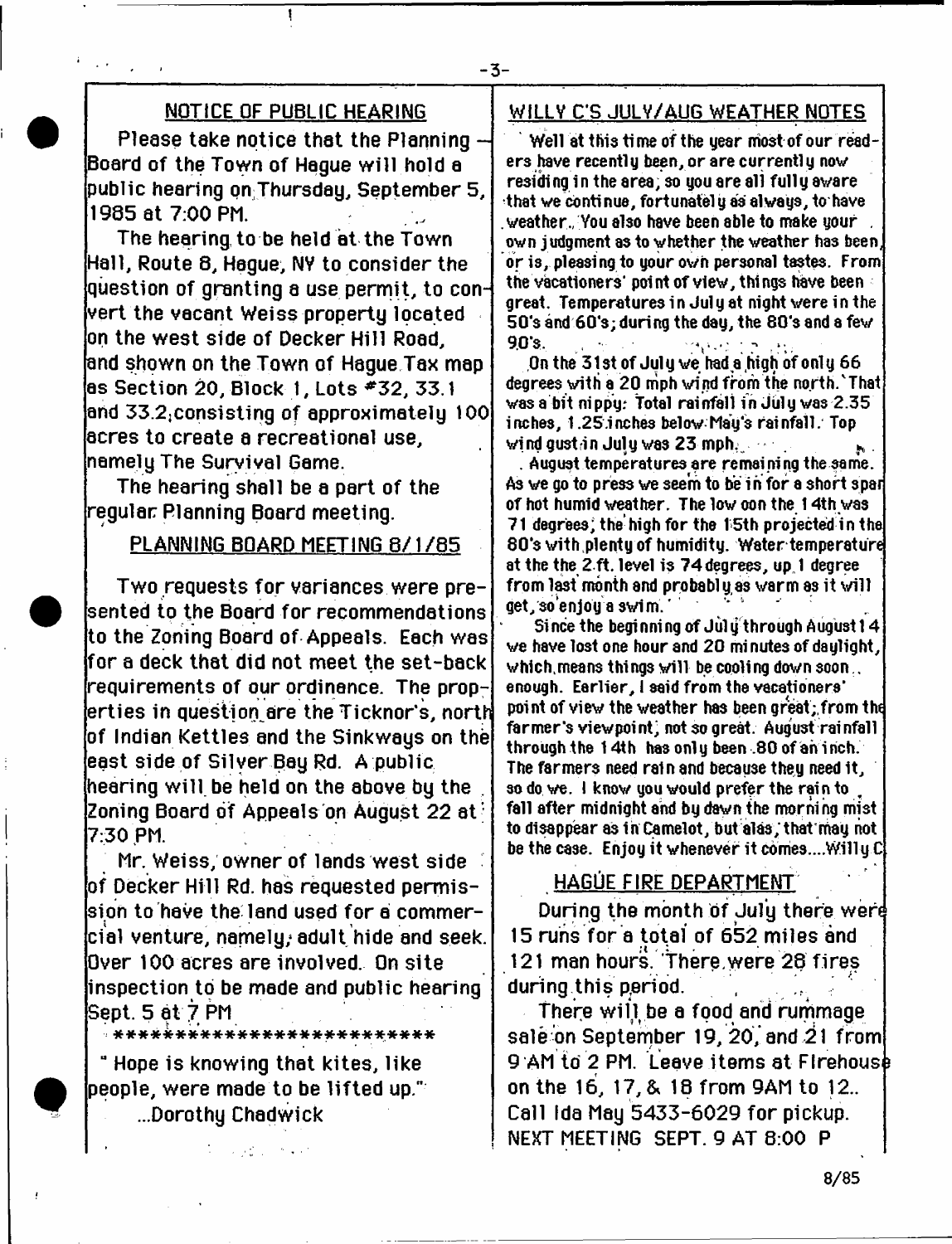## **ATTENTION LOVERS OF LAKE GEORGE!!!**

**A public meeting w ill be held on Wednesday, August 21 at 7:30 PM at the Ticonderoga Civic Center on Champlain Ave. in Ticonderoga to discuss THE PLAN FOR THE FUTURE OF THE LAKE GEORGE PARK.** 

**This is the time for individuals to voice their opinions on the numerous problems confronting Lake George and the Lake George Park, which if left uncorrected, w ill ensure the demise of Lake George as we, and those generations who came before us, have known it.**

**The Task Force consists of approximately 60 scientists, planners, technical experts, local officials and concerned citizens who have been meeting for over a year to develop the means to solve Lake George s growth, water quality and resource management problems.**

**Lake George Park Commission Chairman, Charles E. Hawley urges citizens tc attend this meeting if they have any con cerns for the future of Lake George. Public input is vital if the actions proposed in the preliminary report are ever to become more than another pile of paper left to gather dust. All oral and written comments w ill be recorded, both on the report as well as any suggestions made by the public. The legislators must be convinced that there is widespread public support for action that w ill preserve the quality l**of Lake George and its environs. Mr. **Hawley said that the plan, which is to**

be prepared this fall, "repre**sents the best chance— and possibly the last one— for Lake George."**

 $-4$   $\pm$ **I '**

> **If you LOVE LAKE GEORGE PLAN TO ATTEND ONE OF THE FOUR SCHEDULED MEETINGS. ' ALL MEETINGS BEGIN AT 7:30 PM.**

**Wed Aug 21 - Ticonderoga Civic Center**

**Thur Aug 22 - Pilot Knob Fire House**

**Tue Aug 27 - Lake George Town Center Wed. Aug 28 - Bolton High School**

**Copies of the report have been dis tributed to local libraries, and Town Offices for examination by the public...AC**

# **LGA BOOKLET DISTRIBUTED**

In commemoration of the 100th birthday of the Lake George Association, the LGA has published a handbook titled, "<u>Lake George...</u><br><u>Ours To Preserve."</u> This very informative<br>Residence to hands start butched at colute l ura To Preserve." This very informative handDooic is **Dei**ng distributed not only to LGA members, but to every family on the Lake. Distribution in the Hague area is being done through associations; (if you do not receive a copy, please stop in at The Martin Agency on Rt. 8. One copy per household, please). The handbook tells of the Lake's past and present, and most importantly will help all of us to learn how to use the lake knowledgeably so that the natural beauty of the area and the quality of the water will remain for future generations to enjoy...AC

\*\*\*\*\*\*\*\*\*\*\*\*\*\*\*\*\*\*\*\*\*\*\*\*\*\*\*\*\* Do not squander time, for that is the stuff life is made of." ...Benjamin Franklin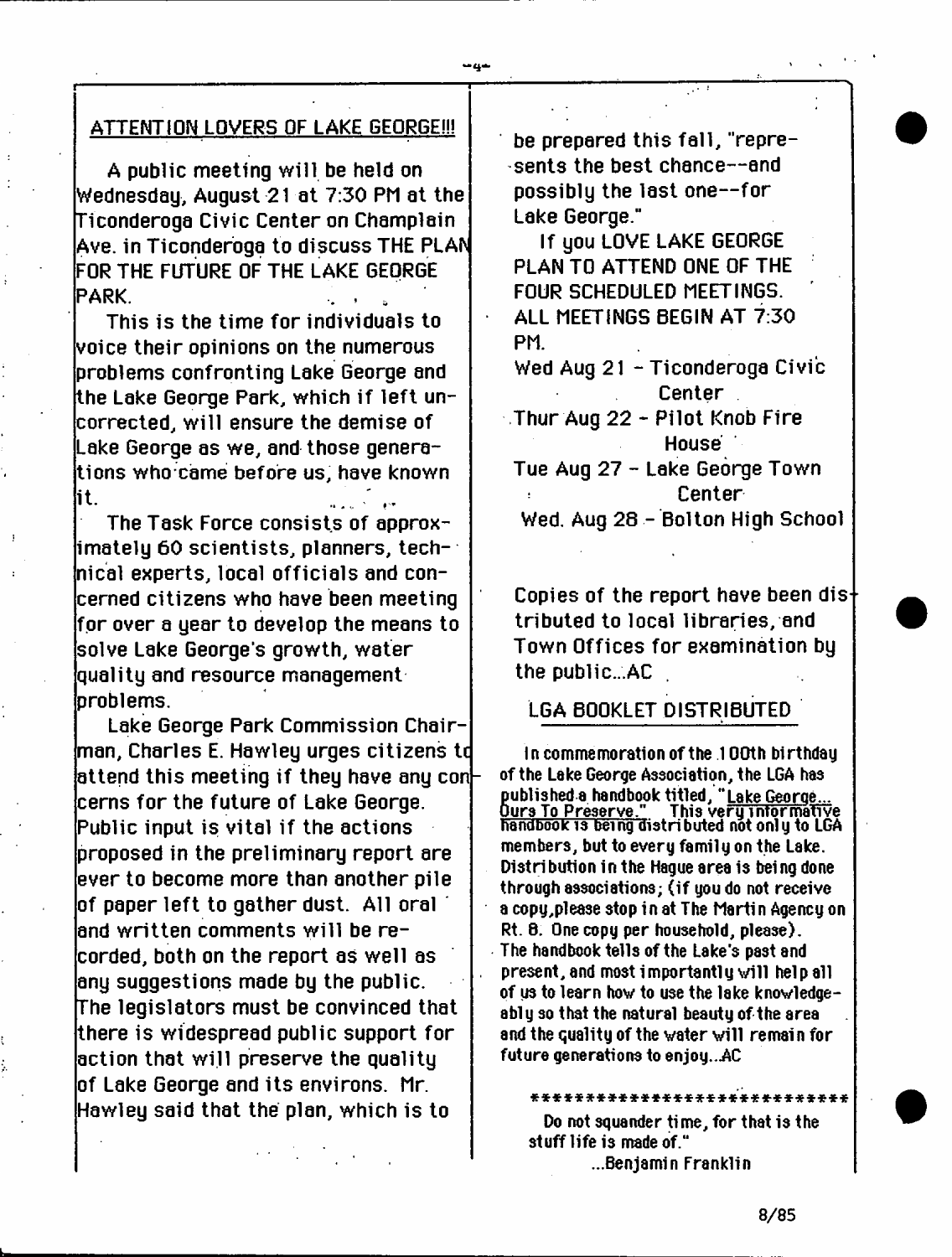#### SILVER BAY PROPERTY OWNERS

>

August meeting to be held on August 20 at 7:30 PM in the Hague Baptist Church. Guest speakers will be Dean Long of the Fresh Water Institute, Dick Bolton, Hague Town Supervisor and Ambery Butcher, Executive Director of Silver Bay Assoc.

#### AMERICAN LEGION

The fiext regular meeting of Hague Post 1538, American Legion, will be held at the Legion Home an Wednesday, September 4 at 8:00 PM, and all members are urged to attend. Refreshments will be served following the business meeti ng. On the following Wednesday,Sept. 11, Post 1538 will host the Warren County meeting, also at 8 PM. ,

Preceding the above mentioned meetings, the Post will hold the annual late summer steak roast on Sunday, August 25 at Ray Laundree's beach house, to which all Post members and their guests are invited...BAC

#### HAGUE SENIOR CITIZENS

At the Senior Citizen monthly meeting a de-. The chemotromagnet in the control of the control of the chemother than the control of the Mew York-New Cision was made to cancel the Essex Jct. Fair trip  $\frac{1}{2}$  . Thursday, Aug 22 will bring "New York-New planned for August because of limited Interest. We do have tentative plans for a September picnic and will have fi gal details at the August meetint to be held in the Town Hall on the 28th at 1:30 PM. GL

At the chan NG CHARD BA ARE GALShe board and members of the audience were introduced to Dan Belden, new board member, appointed to reace Ray Snyder, who resigned.

Mr. J. Murdock, representing the William Sfniths, requested a decision on the removal of the remainder of Van Voorhis' fence still standing in ndn-compliance with the recent court decision that it MUST end 50' from the HIGH WATER MARK. A motion was made to pass pertinent documents to the town attorney so that he may find out if there is legal non-compliance. His decision will then allow the ZBA to take prompt action.

A public hearing will be held at 7:30 PM at • the next regular meeting, August 22 on variance adplications from Howard Ticknor and Robert Sinkway.

In executive meeting after regular meeting, Tom James was elected chairman of the ZBA...GL  $\,$ 

#### GARDEN CLUB BAZAAR

The Carillon Garden Cl ub will hold a holiday bazaar on the Hancock House lawn in Ticonderoga on Saturday, August 17 from 11 - 3 PM. In case of inclement weather, bazaar will be held in the Unitat Methodist Church. Drawi ng for the quilt will be made at the concl uslon of the Bazaar. Not too late to buy a lucky ticket!

#### TICONDEROGA FESTIVAL GUILD

Three concerts, a raffle and a sweepstakes are still to come as part of the Ticonderoga Festival Guild. This Saturday;; Aug. 17 at .8 PM under the tent in Ticonderoga; the versatile trio--performing on clarinet, sax, flute, banjo, bassoon - Mozart on will present exciting samples of Ragtime, Dixieland, Swing, Folk & Classical music. Their name, - Mozart on Fifth ? They began playing Mozart on Fifth Ave., NYC several years ago. Serenadi ng on the streets of New Orleans, they were booked Into the famous Jazz and Heritage.Festival there, and at colleges and clubs around the country. >

They have recently been featured on NBC's TODAY show.

 $\,$  York", a vocal group with songs from shows that have become popular stand-bys through the years. Special admission - \$3.00.

The McLain Family Band will attract every Blue rass fan and make new fans on Saturday Aug. 24. They feature fancy pickin', riproarin\* fiddlin', sweet singin' and strummin', plus a crowd pleasin\* jig by Nancy Ann. They too have been on the TODAY show.

They have been a sell=out at Carnegie Hall, Grand Die dpry, and the Kennedy Center. Come early, bring a picnic, don't forget your lawn chair, and hear the Green Mt. Bluegrass before the concert by the McLains. Green Mt. Blluegrass has the reputation of being one of the best in the Northeast.

These concerts are offered a a bargain price - \$5; \$4 for seniors and a special family rate - because they have been underwritten by the International Paper Co. Foundation, the N.Y. State Council on the arts, N:Y Dlv. for Youth, Essex Cty. Youth Bureau, and gifts from Festival Guild members.

Raffle tickets for a trip to Montreal, and Sweepstakes tickets are still available, all to be drawn at a gala on September 1. Set aside Aug 17, 22 and 24 for three evenings of lively music! B DeG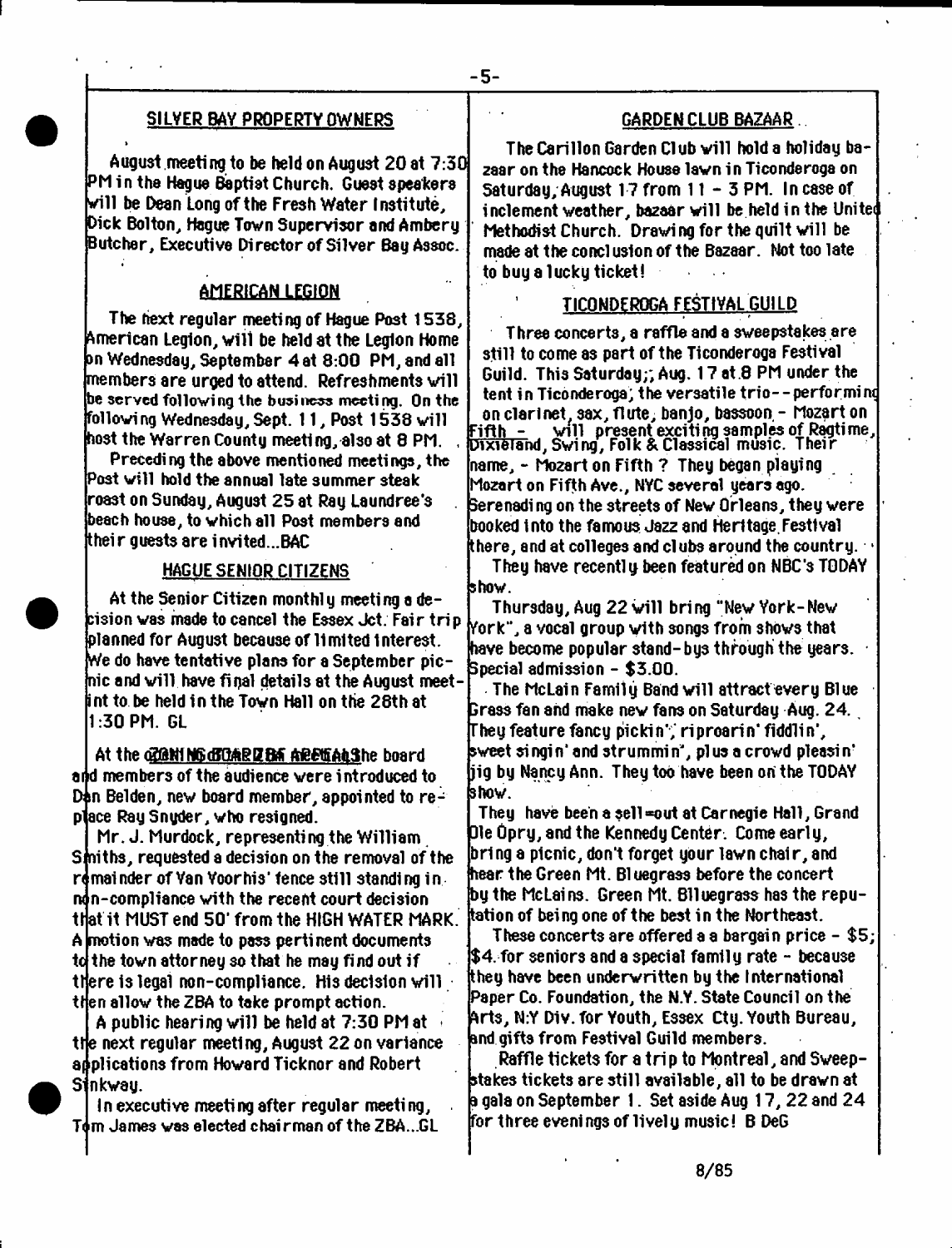### LETTER FROM A READER

The following letter was received from Miami,  ${\sf FL}$  referring to our July article on the Hospital  $\cdot$ Fund Drive:

.."With respect to the July issue requesting contributions to the Hospital fund: We hope that we will receive some information here in Miami. Often "summer people" such as we, are overlooked. This is not good. When we retire and are able to spend many more months at our beloved lake we will (could) also need the services of ambulance, hospital and EMT people. God willing we mag never have to u<del>sc</del> these but it is in our best interest to have them available. Howard and I will be glad to support the Hospital drive. We need the basic information. Perhaps the Chronicle can look into the effort made to contact those of us whbse hearts and roots are in Hague all gear round while our physical presence is fleeting.

Our time at the lake has passed for this year. Until next summer, the Chronicle will be eagerly awaited each month. Our best to all of you.

Sincerely, Howard and Donna Ticknor"

To the Ticknors, the staff of the Chronicle thanks  $\lambda$ you for those kind words. To all of our summer and winter friend3 alike, we go on record as supporting the Hospital's Capital Fund Drive. If you have still not contributed, please do so as soon as possible. This is a three-year drive. Pledges will be accepted in any amount and may be paid at your convenience. WE DO NEED MOSES LUDINGTON. MOSES LUDINGTON NEEDS YOU.

#### PAMPHLETS AVAILABLE

New York State Police BURGLARY PREVENTION GUIDE BOOK is available in the town offices. A preliminary home security survey is also available.  $\sim$ 

Nothing is really work unless you would rather be doi ng somethi ng else.

\*\*\*\*\*\*\*\*\*\*\*\*\*\*\*\*\*\*\*\*\*\*

## TOWN BOARD MEETING 8/13/85

 $-1 - 3$ 

-6-

Trooper Dyer from the State Police Barracks in Loudonville spoke to one of the largest groups of citizens in recent years to attend a Town Board Meeting: His subject was the Neighborhood Watch program and how to secure one's home fronj! burglaries. A Neighborhodd Watch program was instituted in Hague last April but due to lack of interest, it never developed. The program has been in effect since 1972 officially, but in reality it is basically neighbor looking out after neighbor A gusstion and answer period followed his talk. A brief intermission preceded the regular Board meeting.

A resolution was passed to support the committee to keep the road open i nto Pharoah Lake wilder ness area.

The H.U.D. grant was again rejected. Another application will be made.

Excerpts from July Forbes entitled "World Without Insurance". Supervisor Bolton stated tha the town's insurance continues to climb.

A letter from Tom James, acting chairman of Zoning Board asking for permission to use the Town Attorney's services in the matter of the Van Voorhis' fence. The Board agreed that the burden of proof must rest with the complainant and will instruct town attorney to inform complainant of same.

A new box has been built and filled with dirt fo the town's Christmas tree. This should protect it from salt from the road. The tree, which is a gift, should be planted soon.

Tom James was appointed chairman of the Zoning Board of Appeals, on the recommendation of the members of that board.

Dan Belden, superintendent of highways re ported that he plans to take a number of items from the town shed to the Warren County auction on August 23. He also stated the need for a new sander which the town can buy for \$3,973. He was given the go-ahead to order same. The Highway Department's next project is to put guard rails on Split Rock Rhad: This will come under the CHIPS program.

EnCon Commissioner Williams has not responded to the resolution regarding the boats an-A Alii *•% W%* C iri a f\| *A 4* K <■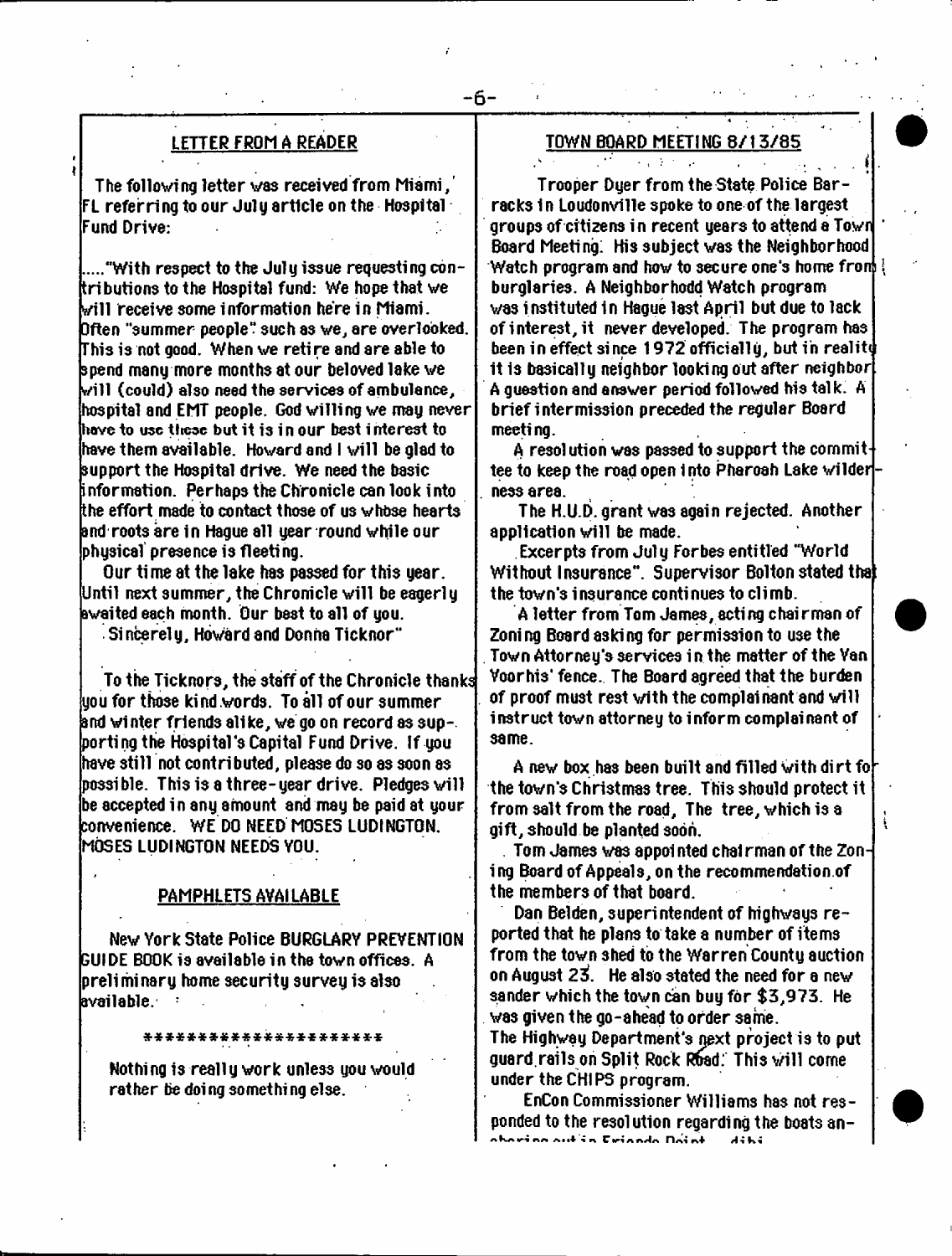#### **SOUNDINGS**

 $\overline{\mathbf{b}}$   $\overline{\mathbf{c}}$   $\mathbf{b}$   $\mathbf{b}$   $\mathbf{b}$   $\mathbf{c}$  and  $\mathbf{c}$   $\mathbf{b}$  and  $\mathbf{b}$   $\mathbf{b}$   $\mathbf{b}$   $\mathbf{b}$   $\mathbf{b}$   $\mathbf{b}$   $\mathbf{b}$   $\mathbf{b}$   $\mathbf{b}$   $\mathbf{b}$   $\mathbf{b}$   $\mathbf{b}$   $\mathbf{b}$   $\mathbf{b}$   $\mathbf{b}$  **Anthony Niosf on May 23.) Grandparents are Mr. & Mrs. John Granito, Hague and Binghamton, and greatgrandparents are Mr & Mrs. Harry White, Hague.**

**BORN - A girl, Lauren , to Suzanne and Gary Pelffer on June 22 in Ridgewood, NJ. Grandparents are Mr & Mrs Bruce Carney, Sabbath Day Pt.**

**BORN - A g ir l,, Courtney Ann Spaulding, to Richard and Joan Mayer on July 22. Grandparents are Jinx and Bob Mayer Forest Bay.**

**BORN - A girl, Theresa Irene, to Doctors Rosemarie (Viscardi) and Jeffrey Hasday in Ann Arbor, Ml on August 2. Grandparents are the Honorable and ?.^ s . Dominick J. Vlscar^i^agwe Ticonderoga. The baby Is also the**

**great-granddaughter of the late Irene Coveney, Hague. Dr. Rosemarie Hasday is on a fellowship in Neo-Natology at the University of Michigan and her husband has a fellowship in Internal Pulmonary Medicine at the same univ.** \*\*\*\*\*\*\*\*\*\*\*\*\*

**DIED - Betsey Beecher Carney, 42, w ife of John Carney, a native of Hague, in San Diego, CA. Mrs. Carney is survived by her mother, husband and four children. She was the daughter-in-lav^ of Mr & Mrs. John Carney, Sabbath Day Point.**

\*\*\*\*\*\*\*\*\*\*\*\*\*\*\*\*\*\*\*

**GARY BOYD, Silver Bay, deputy com- AH mander of the Ticonderogo Composite Squadron Civil Air Patrol, was presented the Paul E. Garber Award at the N.Y. Wing Conference in Schenectady.**

**RICHARD E. HUDAK, Graphite, has re**cently graduated from the General Mo**tors University of Automotive Management in Haverill, MA. Dick is the Parts Manager at Queensbury Motors, Glens Falls.**

\*\*\*\*\*\*\*\*\*\*\*\*\*\*\*\*\*\*

**THE HAGUE BAPTIST WOMEN WILL HOLD A FOOD SALE ON AUGUST 22 BE-SIDE THE HAGUE MARKET AT 10 AM UN-TIL ALL IS SOLD.**

#### CELEBRATION OF WILDNESS

As a family of young Mallard ducks swam by the dock at Silver Bay, I was reminded that they too are part of the next generation. I had just finished ApresentIng Hie Council's new slide show, CELEBRATION OF WILDNESS, to hundreds of receptive folks at the National Audubon Society National Convention. My final words connected with the passing flotilla— "the greatest challenge and opportunity is to preserve forever this special Adirondack landscape, this celebration of wildness. In this we must prevail. For here Is a legacy that rightfully belongs to all of us...including generations to come."...Gary Randorf

P.S. Wildness is great but, Mr. Randorf, Hague Beach has too many ducks. They are a hazard to the health of swimmers. DON'T FEED THEM± It spoils their natural feeding habits and prevents their proper migration before winter...MB

From Jan. 1912 McCalI!s, title of article - "IS FAMILY LIFE IN AMERICA DISAPFEARING?" Is it?